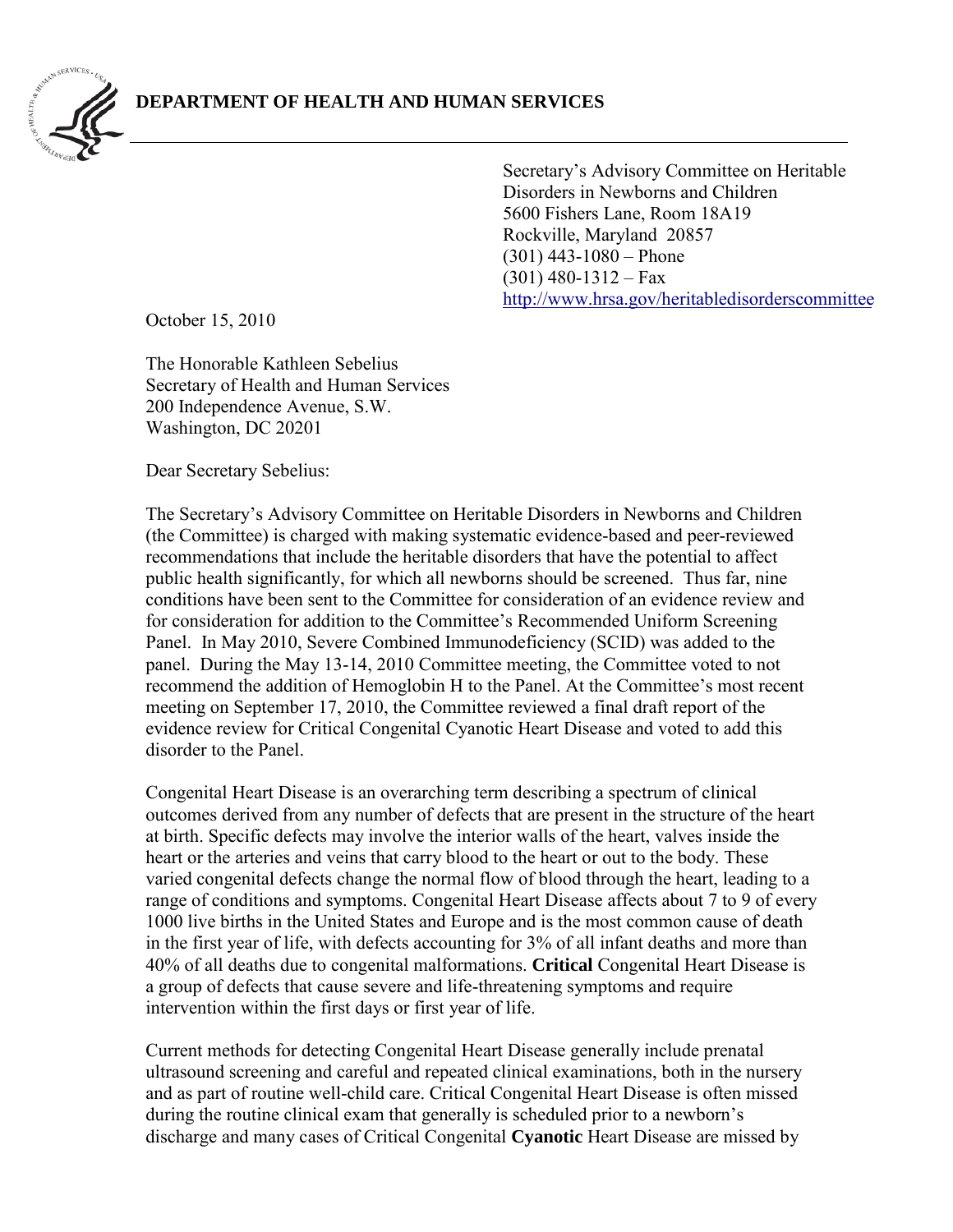discharge and post-discharge clinical exams. A large epidemiological population-based study showed that 78% of cases with hypoplastic left heart syndrome (HLHS) were discharged from hospital before diagnosis. HLHS is universally fatal without surgical intervention, sometimes within the first days of life, and the vast majority of deaths in this patient population occur within the first months of life. Fetal ultrasound screening programs improve detection of major congenital heart defects; however, prenatal diagnosis alone picks up less than half of all cases.

Newborn screening using pulse oximetry for detecting Critical Congenital Cyanotic Heart Disease was examined by the Committee's evidence review workgroup. Pulse oximetry is a method to augment current approaches (clinical exam and prenatal ultrasound) for the detection of Critical Congenital Cyanotic Heart Disease. Newborn screening using pulse oximetry is a test that occurs at the bedside (in the nursery or otherwise) similar to newborn screening for congenital hearing impairment. Pulse oximetry is a non-invasive test that estimates the percentage of hemoglobin in blood that is saturated with oxygen. While some types of Critical Congenital Heart Disease may present with hypoxemia, they do so only some of the time and are therefore less likely to be detected by pulse oximetry screening. Neonates with abnormal pulse oximetry screening results need confirmatory testing for the cause of the cyanosis, and immediate intervention. Virtually every hospital, even small ones, frequently uses pulse oximetry as a standard of care in their newborn nurseries.

When developing its recommendations to the Secretary, the Committee considers the nature of the science itself underlying the potential additions of the technology and the heritable conditions to the Committee's Recommended Uniform Screening Panel as well as the public health implications of implementation. Although there are recognizable evidence gaps (for example, standardization of screening protocol) there are compelling reasons for recommending screening newborns for Critical Congenital Cyanotic Heart Disease.

The Committee therefore recommends the addition of Critical Congenital Cyanotic Heart Disease to the Committee's Recommended Uniform Screening Panel with the understanding that the following activities will also take place in a timely manner:

- 1. The National Institutes of Health shall fund research activities to determine the relationships among the screening technology, diagnostic processes, care provided, and the health outcomes of affected newborns with Critical Congenital Cyanotic Heart Disease as a result of prospective newborn screening;
- 2. The Centers for Disease Control and Prevention shall fund surveillance activities to monitor the Critical Congenital Cyanotic Heart Disease link to infant mortality and other health outcomes;
- 3. The Health Resources and Services Administration shall guide the development of screening standards and infrastructure needed for the implementation of a public health approach to point of service screening for Critical Congenital Cyanotic Heart Disease; and
- 4. The Health Resources and Services Administration shall fund the development of, in collaboration with public health and health care professional organizations and